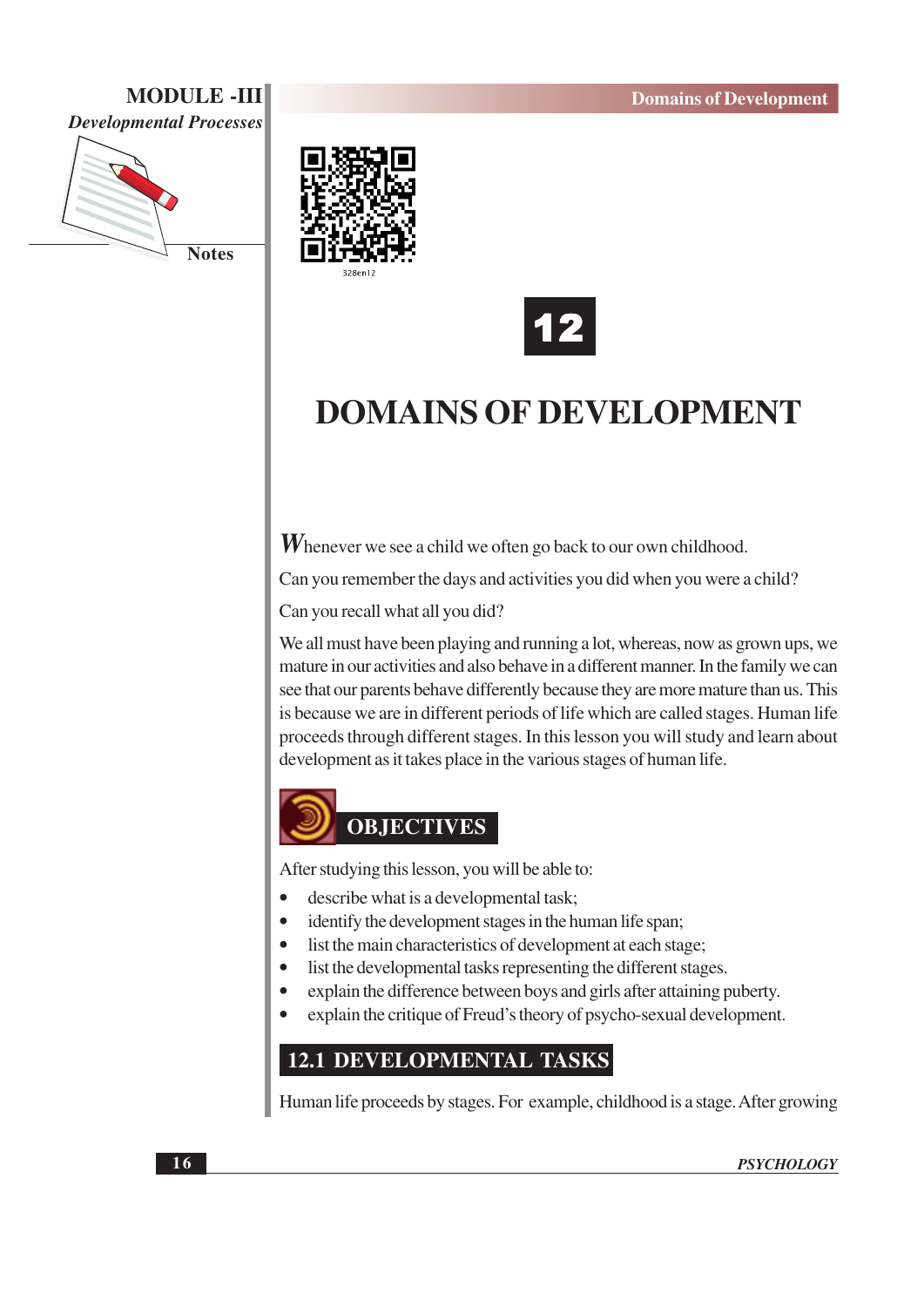up to some degree the child proceeds to the adolescent stage. Each stage is characterized by a dominant feature, a leading characteristic which gives the period its uniqueness. For example, a child is expected to go to school and study and an adult is expected to work and support family. Certain characteristics stand out more prominently than others in these periods and each period is called a stage. People learn certain behaviour patterns and certain skills more easily and successfully at certain stages and this becomes the social expectation. For example, a father is supposed to run the family and a child to study and go to school. Such social expectations of a particular age common to all persons are known as 'developmental tasks'.

Developmental tasks are social expectations of a particular age. Havighurst was the first developmental psychologist to identify the developmental tasks of different age groups. Developmental tasks at different stages are as follows:

| <b>Birth to 6 years</b>   | <b>Developmental tasks</b>    | <b>Adolescent</b>   |
|---------------------------|-------------------------------|---------------------|
|                           | from 6-12 years               |                     |
| 1. learns to walk         | 1. learns physical skills for | Developmental       |
|                           | simple games                  | tasks of adolescent |
| 2. takes solid food       | 2. learns to get along with   | stage are given in  |
|                           | friends of his age            | chapter 15.         |
| 3. talks                  | 3. learns gender roles        |                     |
| 4. controls the           | 4. develops basic skills in   |                     |
| elimination of body       | reading, writing and          |                     |
| wastes                    | calculating                   |                     |
| 5. learns differences     | 5. develops concepts          |                     |
| between genders           | necessary for everyday        |                     |
|                           | living                        |                     |
| 6. learns the differences | 6. develops independence in   |                     |
| between right and wrong.  | daily activities              |                     |
|                           | 7. develops morality and a    |                     |
|                           | set of values                 |                     |

# Try it yourself

Write down the names of the members of your family and identify the different stages they are in.

# **12.2 STAGES OF DEVELOPMENT**

You have read that different periods during development are marked by various stages. All children progress in a definite order through these stages and they all follow similar basic patterns. These stages along with the corresponding ages of

#### **MODULE-III Developmental Processes**

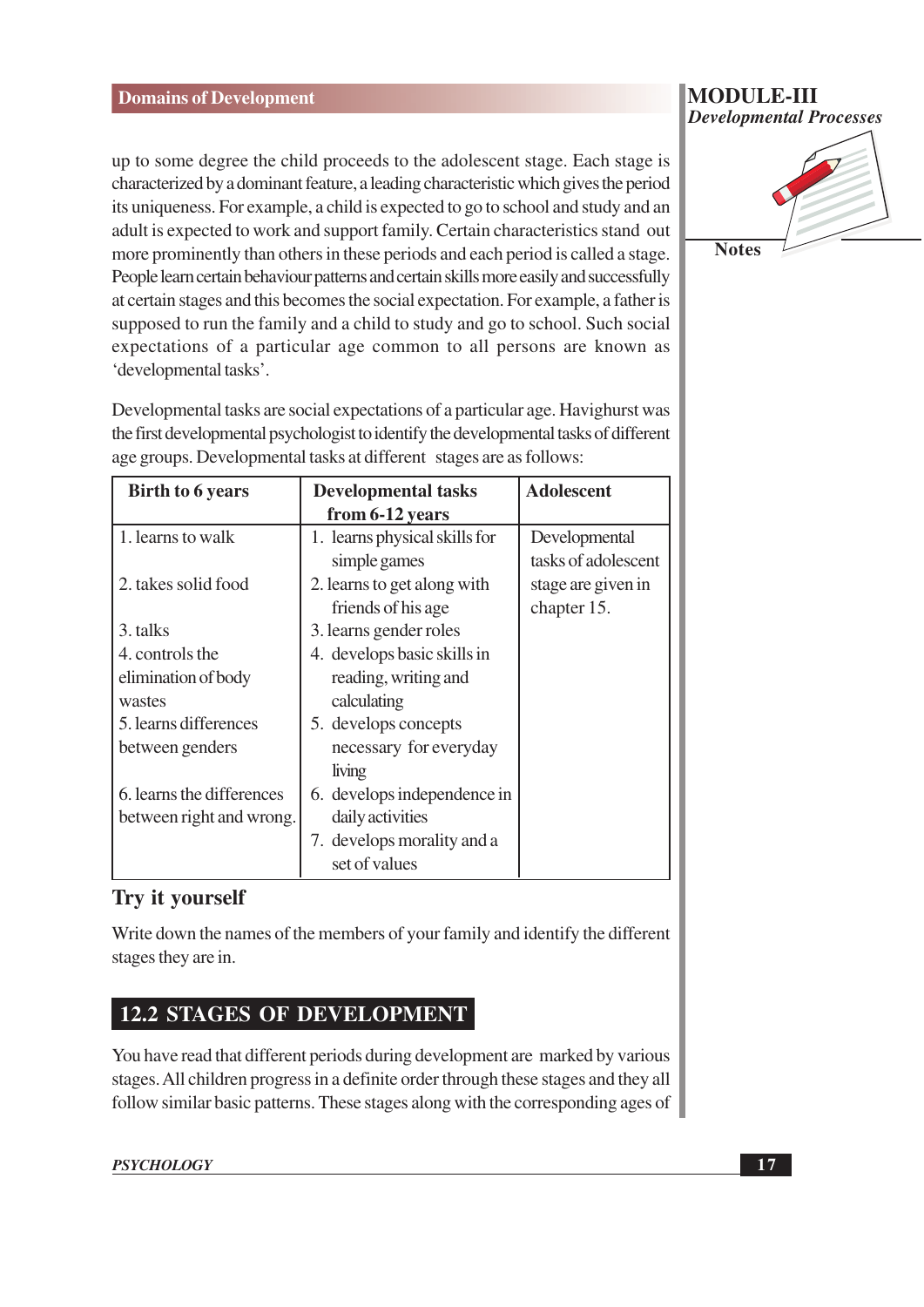

the child have been identified by developmental psychologists as follows.

| <b>Stage</b>     | Time frame    |
|------------------|---------------|
| prenatal         | before birth  |
| infancy          | 0 to 1 year   |
| early childhood  | 1-3 years     |
| preschool        | 3-6 years     |
| school childhood | $6-12$ years  |
| adolescence      | $12-20$ years |
| young adulthood  | $20-30$ years |
| adulthood        | 30-50 years   |
| mature adult     | $50-65$ years |
| aging adult      | 65+           |

#### 1. Prenatal Period (before birth)

Life begins at the time of conception. When the child is in the mother's womb the particular period spent there is known as prenatal period. All important external and internal feelings start to develop at this stage.

#### 2. Infancy (0 to 3 years)

From birth up to the third year of life, the stage is known as infancy. Babies grow very rapidly in size during their first three years. The acquisition of motor skills like holding things, crawling, walking proceeds from simple to complex.

#### 3. Pre-school childhood (3-6 years)

The growth in height is not as rapid during this stage as it is in infancy. Children improve eye, hand and small muscle coordination. For example they can draw a circle, pour fluids into a bowl, button and unbutton clothes, and language development is rapid.

#### 4. School childhood (6-12 years - Primary school years)

School children between the age of 6 to 12 years look much taller and thinner. Children exhibit rapid gains in strength and swiftness. They achieve new motor skills and their competence becomes more pronounced in all areas of development.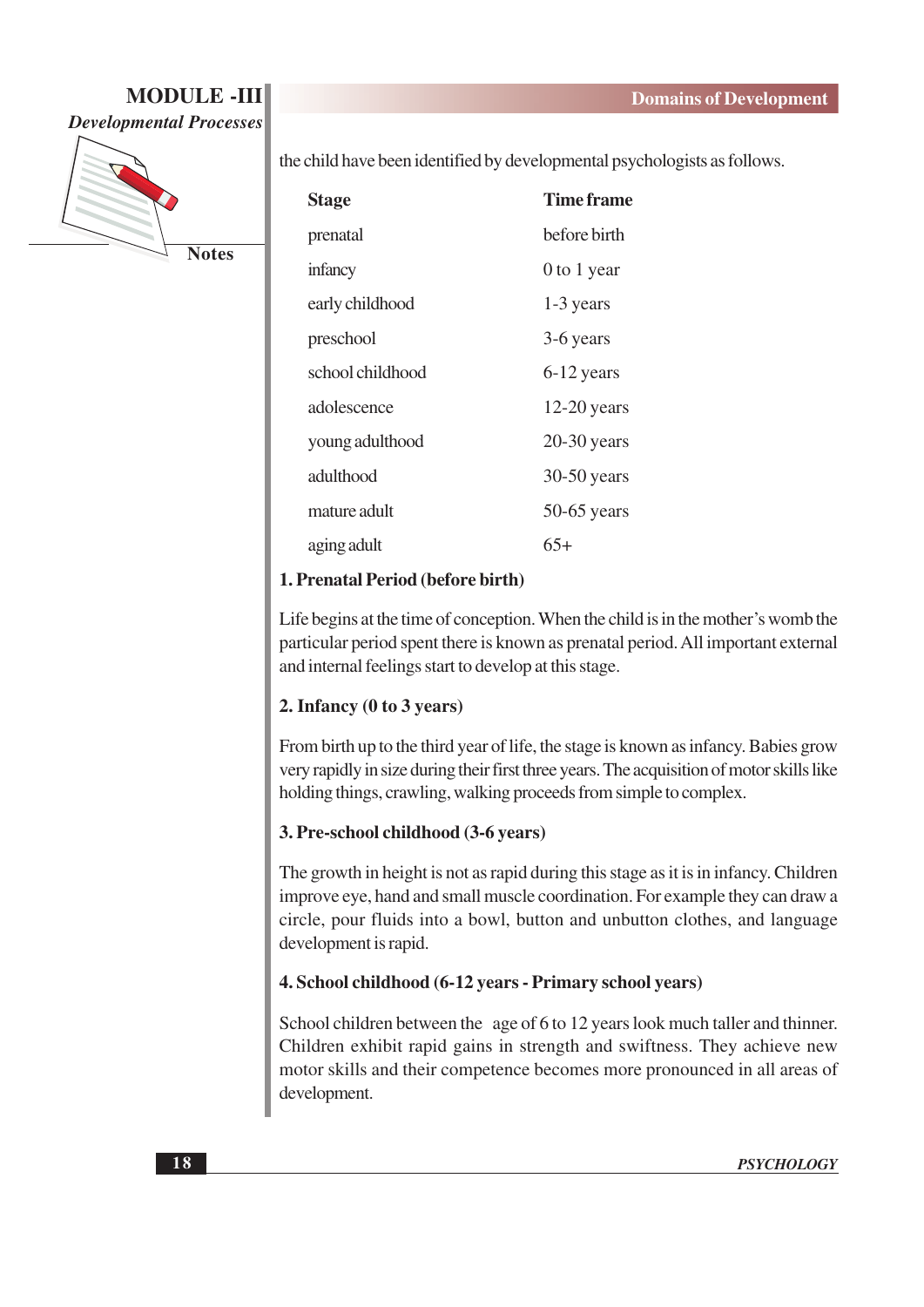#### 5. Adolescence (12-20 years)

It is the span of year between childhood and adulthood which begins at puberty. This is the period of rapid physiological growth. There are a number of psychological changes which also take place. Children jump rope, bicycle, ride horses, dance and indulge in all possible games. Cognitively they are more agile and social relationships become important. But the hallmark of this stage is the search for identity. A number of psychological changes also take place. Given sex-roleexpectations, girls attach greater importance to good interpersonal relationships and the family while boys emphasize the importance of their own social prestige and career.

#### $6.$  Adulthood  $(20-65+)$  years)

For better understanding, adulthood can be divided into three stages. These are:

- (a) Young adulthood (20-50 years)
- (b) Mature adulthood or the Middle years (50-65 years)
- (c) Aging adulthood  $(65 + \text{years})$

Strength and energy characterize this time of life from the middle twenties when most bodily functions are fully developed, until about the age of 50. Thereafter there is gradual decline in energy level. Details of this stage are dealt with separately in chapter 16.

#### **Try it yourself**

You have parents and other brothers and sisters at home. Find out their age and classify them according to the ages given above for each stage. List their characteristics. Talk to your parents to find out how they have changed over a period of time. This exercise will enable you to develop an insight into the characteristics which people show at different stages of life.



Fill in the blanks with appropriate words:

- 1. Human life proceeds by ...............
- 
- 3. Childhood is a ...................
- 
- 

#### **PSYCHOLOGY**



 $19$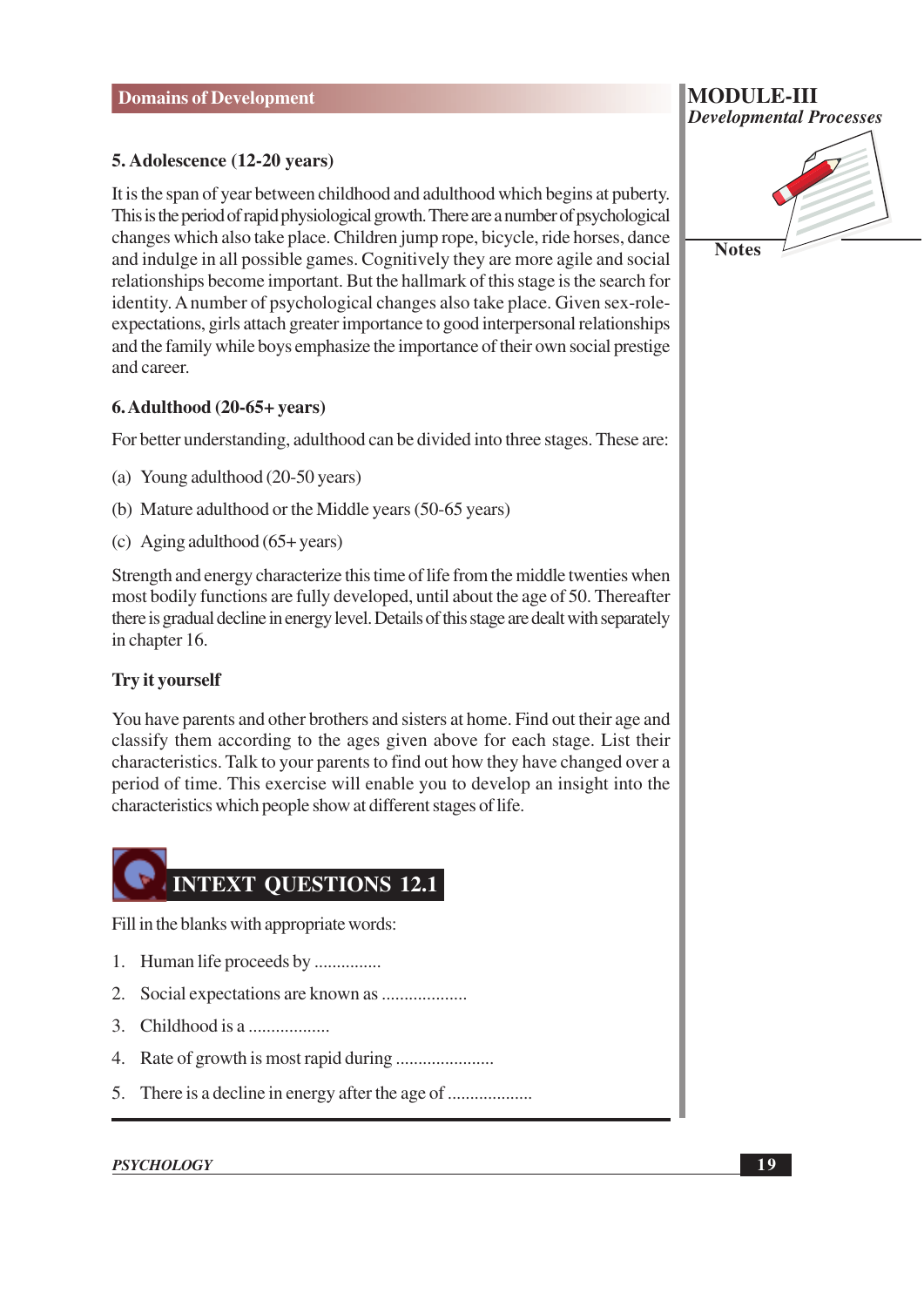# **MODULE-III**





**Notes** 

# 12.3 ASPECTS OR AREAS OF DEVELOPMENT

At each stage, development takes place in various areas or domain simultaneously. Development in the respective areas during different stages is discussed under the following aspects:

Physical: Physical development is about the physique, i.e. height and weight.

Motor: Motor development is about the muscular development and coordination.

Cognitive: Cognitive development is about mental growth and intellectual development.

Language: Language development is about the way children learn language, and the age at which they acquire different components of language.

Personality development: It is about the total development of personality.

Psychosocial: Psychosocial development is about the cultural and societal influences on personality.

Emotional: Emotional development is about different emotions at various stages and how they grow over a period of time.

Moral: It deals with what is right and what is wrong, the age at which this knowledge is acquired and with the rules of punishment and justice. Development of conscience and values also comes under the domain of moral development

Vocational -: It deals with choices about career and how they arise and are pursued in life.

Let as study about some of these:

#### a) Physical development

Babies grow very rapidly in size during their first three years: Even the proportions of their bodies change markedly. They gain twice as much in height during their first year of life as compared to the second year. Most children grow three times of their birth weight during the first year and then gain only about one-fourth of that during the second year. During the third year, increments in both height and weight are smaller. A baby's brain reaches about two-thirds of its adult size during the first year, and four-fifths by the end of the second year.

Preschool years: During the preschool years children's height no longer increases as rapidly as during infancy. It continues to grow at a steady 2 to 3 inches per year until they reach the growth spurt that occurs during puberty.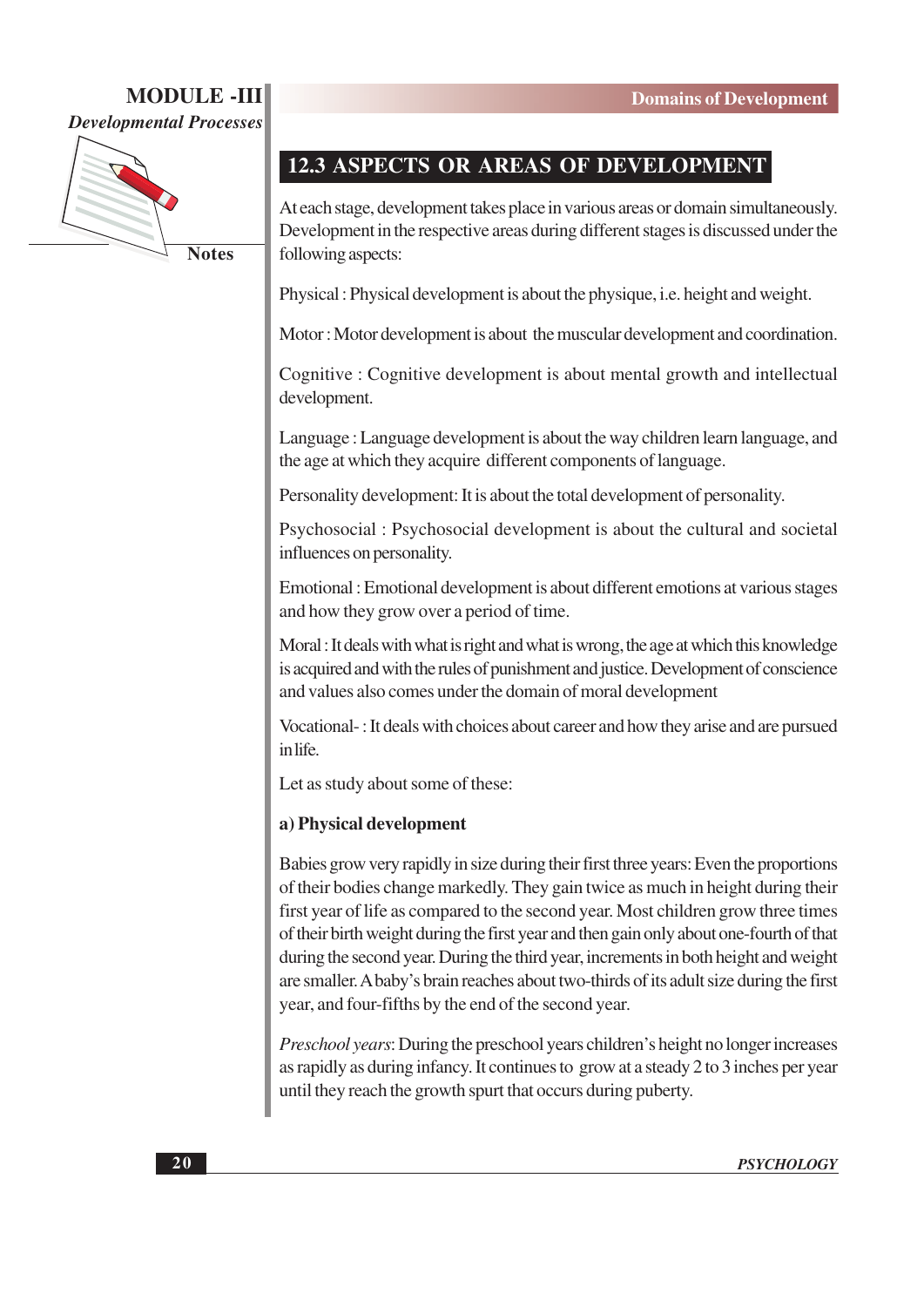Middle/Late School childhood: School children between the age of 6 to 12 look very different from their preschool brothers and sisters. They are much taller and thinner. Girls generally retain more fatty tissue than boys and continue to do so throughout adulthood. Younger boys are generally slightly heavier and taller than younger girls. But girls reach their pubescent growth spurt before boys and now tend to be larger. Adolescence is the span of years between childhood and adulthood. It begins at the age of twelve and ends at the age of twenty. Its beginning is marked by pubescence. It is that stage of rapid physiological growth when reproductive functions and primary sex organs mature, and when the secondary sex characteristics appear. A sharp adolescent growth spurt occurs around this stage.

Strength and energy are at its peak during the age range 20-50 years and declines from this peak are so gradual that they are hardly noticed. After the age of 65, old age sets in that is marked by physical debilitation and loss of agility.

# **INTEXT QUESTIONS 12.2**

- 1. Fill in the blanks with appropriate words:
	- as during the second year.
	- year.
	-
	-
- 2. State whether the following statements are true or false:
	- (a) Children grow very rapidly in middle childhood. T/F
	- (b) Strength and energy are at their peak during 10-20 years. T/F
	- (c) A baby's brain reaches about two-thirds of its adult size during the first year, and four-fifths by the end of the second year/T/F
	- (d) A sharp growth spurt occurs around adolescence. T/F

#### b) Motor Development

There is a definite order for acquiring motor skills, proceeding from the simple to the complex. The changes in body proportions have an effect on the child's

#### **PSYCHOLOGY**

#### MODULE-III **Developmental Processes**

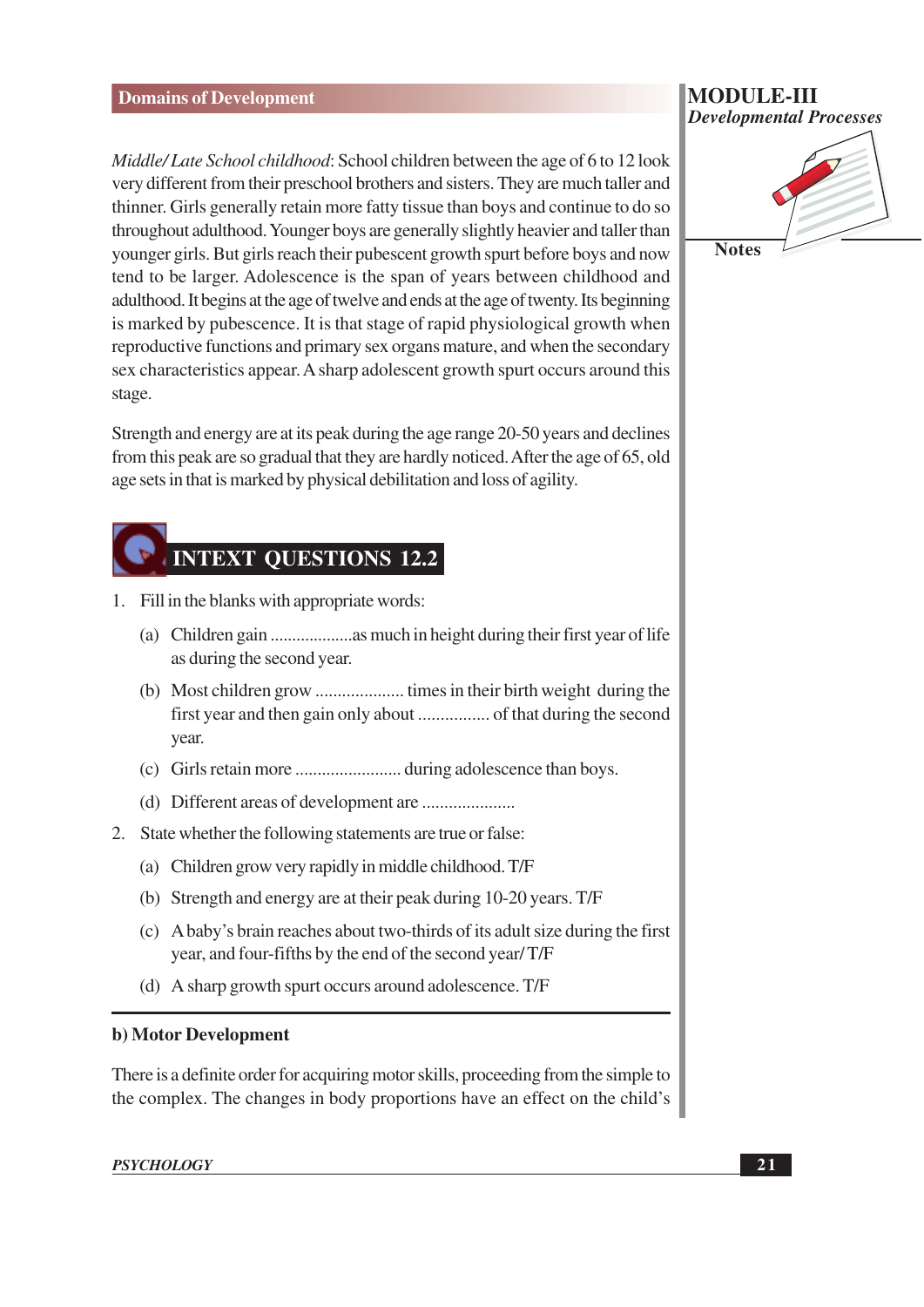

**Notes** 

behaviour. When they change rapidly, they temporarily lose control over their body. Initially babies have a poor motor control. With increase in age, their motor development shows more control. Their control over body parts gets specific and differentiated as they grow. It proceeds from good control of their hands to good control of their fingers, e.g. if a small child picks up a biscuit, he moves his large joints like shoulders and the whole hand. As he grows older, he uses his fingers only to pick up those biscuits. His movements are differentiated and specific. After they have gained control over various differentiated movements and thus manage walking.

These skills are acquired at a particular age and are called milestones.

Some milestones of motor development-

| Head control            | 1 month                                       |
|-------------------------|-----------------------------------------------|
| Sitting without support | 7 months                                      |
| Rolling over            | at about 5 months                             |
| Prewalking locomotion   | at about 9 to 10 months (crawling)            |
| Standing                | stand alone at 13 or 14 months                |
| Walking                 | with help at 9 to 11 months, walk alone at 15 |
|                         | months,                                       |
| Climb                   | with help at 18 months                        |
| Jump                    | at 20 months                                  |
| Manipulation            | 15 month old shows mature grasp.              |

*Preschoolers*: Three year old improves eye-hand and small-muscle coordination. They can draw a circle, pour into a bowl, button and unbutton, cut on a line, make designs and crude letters, and fold paper. At 5, they can string beads well, grasp and control a pencil appropriately, copy a square, etc.

School children keep getting stronger, faster, and attain better coordination as they achieve new motor skills. They are able to jump rope, bicycle, dance and indulge in all possible games. There are differences between abilities of boys and girls at this stage. Boys improve in performance from ages 5 to 17. Girls on the other hand improve through their early school years, reach a peak performance at about 13, and decline in certain abilities or stay the same as they are encouraged to put aside their "bovish" ways and conform to gender stereotypes of feminity.

From young adulthood through the middle years, biological changes do take place but are so slow that they are hardly noticed till the age of 50 or 55. At this stage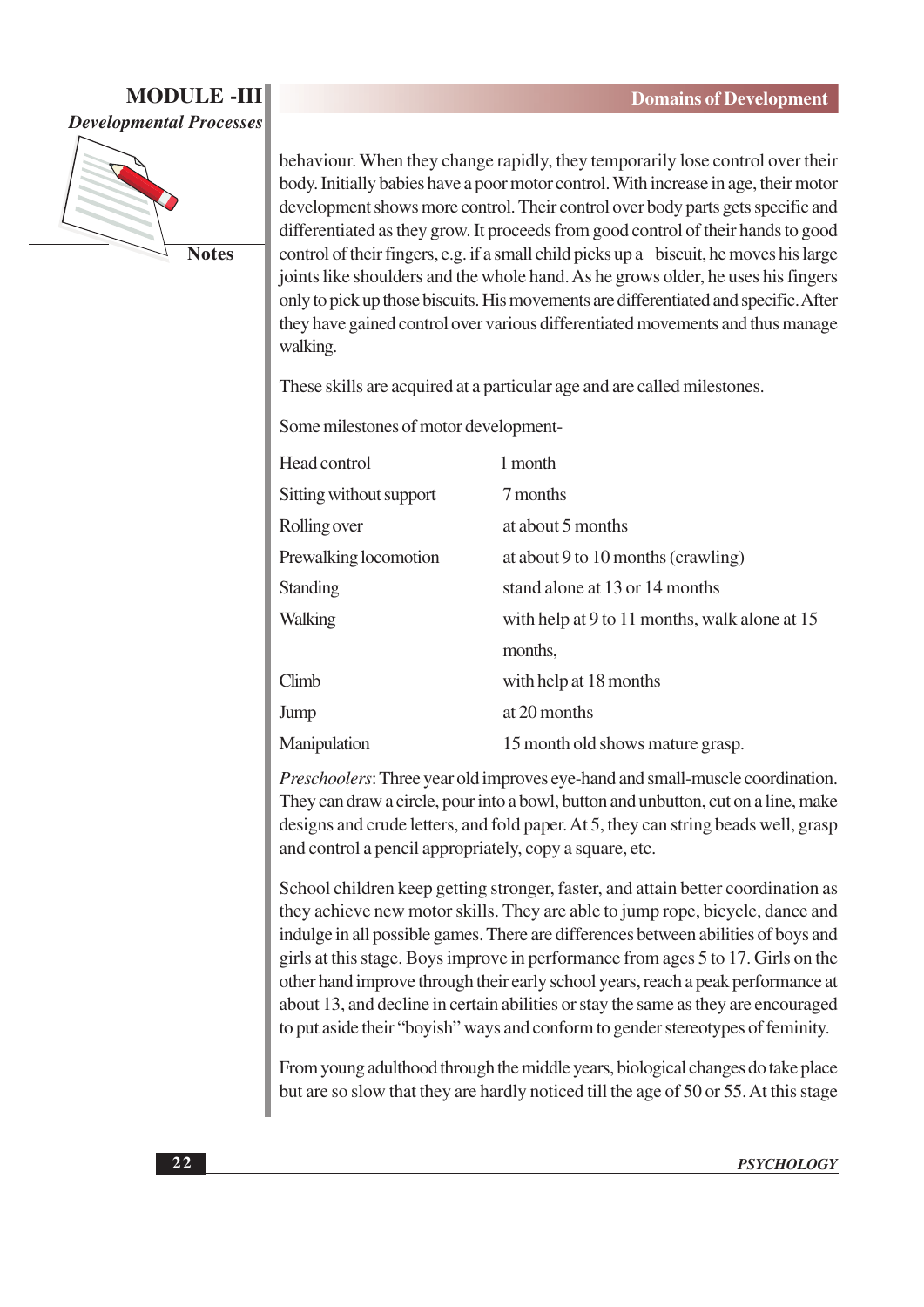they feel they cannot work as much as they did earlier. There is also a slight loss in sensory abilities and in physical strength and coordination.

# **INTEXT QUESTIONS 12.3**

- 1. What are milestones in development?
- 2. State whether the statements below are true or false.:
	- (a) Differentiation in development is followed by integration of movements into complex behaviour patterns. T/F
	- (b) Babies begin to sit independently at the age of 4 months. T/F
	- (c) Babies begin to walk at the age of 2 years. T/F
	- (d) The child can grasp and manipulate at the age of 28 weeks. T/F
	- (e) Motor skills are acquired in a definite order. T/F

#### c) Cognitive (mental) development

Cognitive development deals with studying how human beings think, reason and form concepts. In other words, it deals with the development of the mind. According to a leading psychologist, Piaget, the mind like the body also has structures. The basic unit or structure of mind is called 'schema'. A schema is an abstract representation of the orginial elements in an object. For example the infant's schema for a face is likely to emphasize an oval frame containing two horizontally placed circular shapes (the eyes). It is likely that a schema is not an exact copy of any particular object or event. This complex concept involves both mental organization (a child's conceptualization of a specific situation), and observable behaviour. A schema is known by the behaviour it involves, e.g., the schema of sucking implies that a baby recognizes the schema of hunger and therefore sucks. Here hunger is the schema and the effort to get food or sucking is the behaviour which is observable.

Schemata (plural of schema) are intellectual structures that organize events as they are perceived by the organism into groups according to common characteristics. For example, in the schema of face the child perceives common characteristics that are organized in a particular way in all human faces. They are repeatable psychological events in the sense that a child will repeatedly classify stimuli in a consistent manner.

Cognitive development is influenced throughout by two general principles: organization and adaptation.

#### **PSYCHOLOGY**

| <b>MODULE-III</b>              |
|--------------------------------|
| <b>Developmental Processes</b> |
|                                |

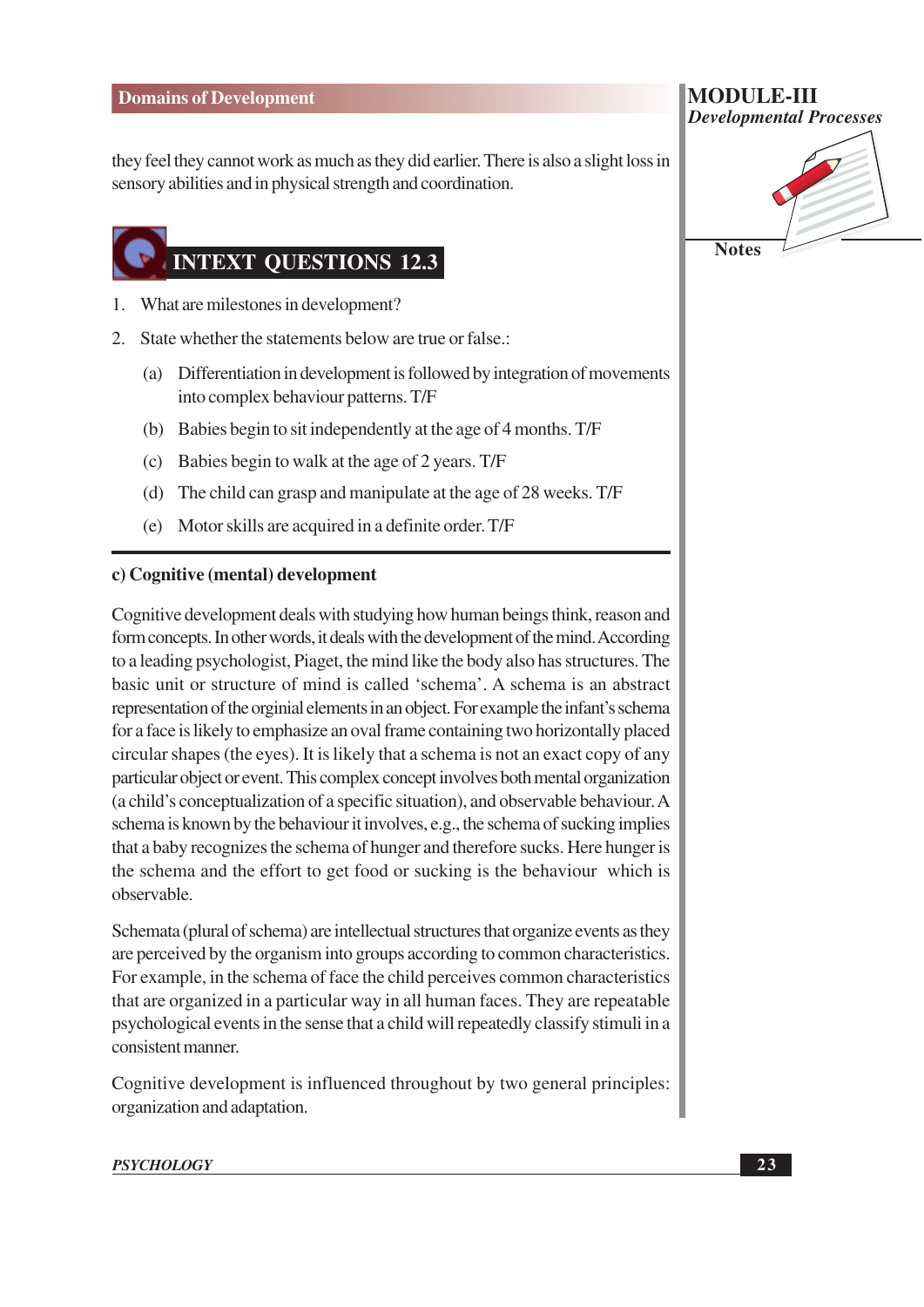

**Notes** 

Organization involves the integration of all processes into one overall system. Initially an infant's schema of looking and of grasping are quite different, resulting in faulty hand-eye coordination. Eventually the baby organizes these schemata in order to hold and look at the object at the same time.

Adaptation is a twofold process through which children create new structures to deal effectively with their surroundings. It involves both assimilation and accommodation, which are the essence of intelligent behaviour.

Assimilation is the taking in of a new object, experience or concept into an existing set of schemata. When children use them to respond to a new stimulus, they are assimilating. In this, the child interprets the meaning of an object in relation to an existing schemea. For example, a child of 8 or 9 months who sees a ball will probably try to put it in his mouth. In Piagetian terms, the child is assimilating the ball into his sucking schema.

In the process of accommodation, the child changes his schema so that his response is better tailored to the object. The process by which children change their actions to manage new objects and situations is called accommodation. The example of accomodation is imitation of others. In the process of imitation child suppresses his/her available schema and strives to establish new schema.

Assimilation and accommodation are necessary for cognitive growth and development and constantly work together to produce changes in a child's conceptualization of the world and reactions to it. The state of balance between assimilation and accommodation is called equilibrium.

# **INTEXT QUESTIONS 12.4**

Fill in the blanks with appropriate words:

- to deal effectively with their surroundings.
- (b) ..................... is the taking in of a new object or experience or concept into an existing set of schemata.
- (c) The process by which children change their actions to manage new objects
- 
- (e) The basic unit or structure of the mind is called............................
-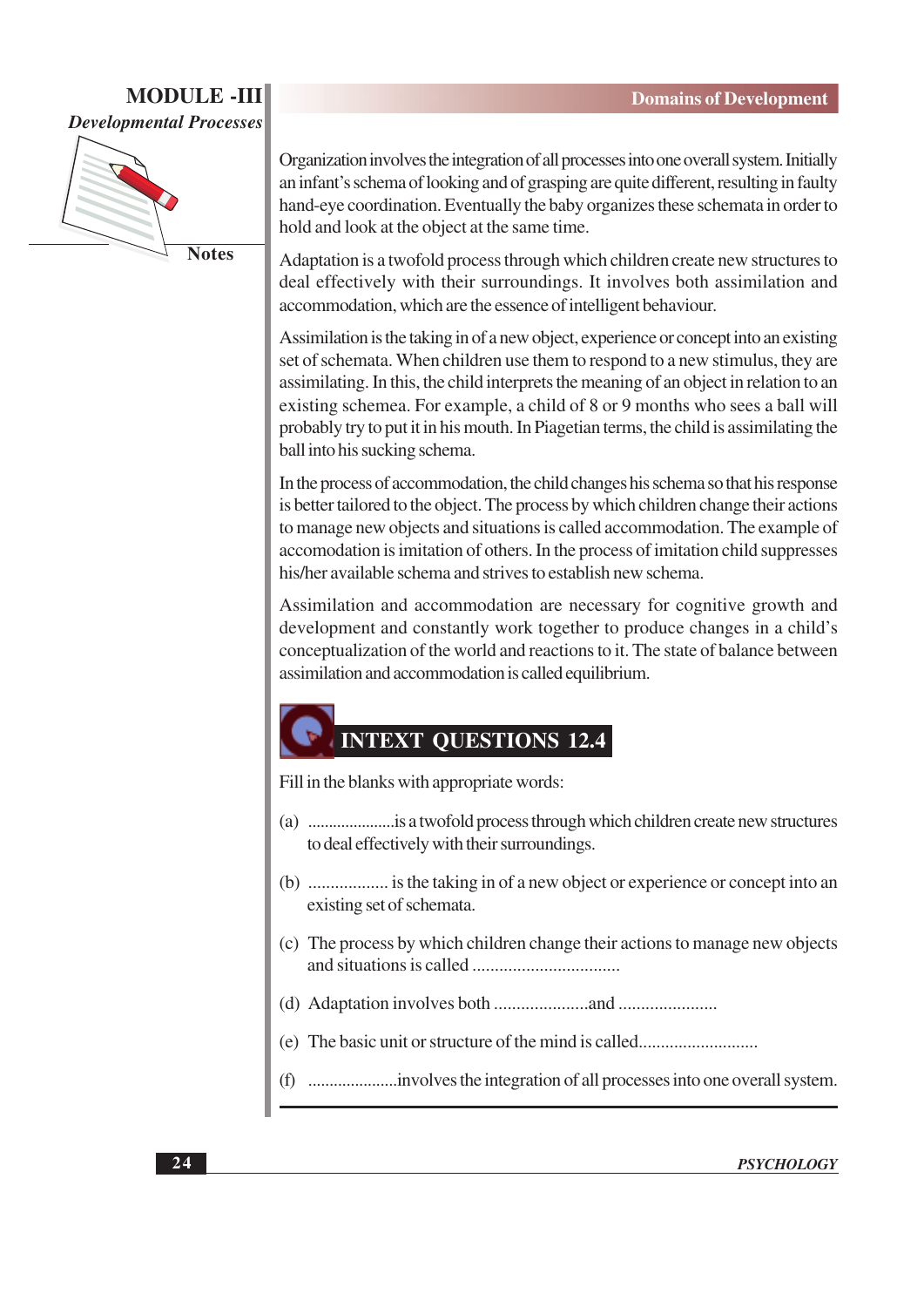#### **Stages of Mental Development**

According to Piaget, cognitive development progresses through four major stages:

- (i) Sensory motor (birth to 2 years): is characterized by reflex actions of the infants.
- (ii) Preoperational  $(2 \text{ to } 7 \text{ years})$

(a) Preoperational (2-4)

(b) Intuitive  $(4-7)$ 

Children during this preiod are egocentric and do not have the concept of object permanence.

(iii) Concrete operations (7 to 12 years)

Children of this age are able to differentiate themselves from the environment, learn about the object permanence, and do goal-directed behaviours. They can arrange things or objects in a sequence.

 $(iv)$  Formal operations  $(12 + \text{years})$ 

During this period, children are able to do abstract reasoning and are able to think like adults.

#### d) Moral Development

Moral development deals with the development of ethics or ethical norms, values, the conscience and the ability to judge an act morally. Children cannot make moral judgments until they achieve a certain level of cognitive maturity. According to Piaget, children go through two stages in a rigid way, while the second stage is characterized by moral flexibility. Children's conception of rules, intentionality, punishment and justice move from rigid to flexible thinking. This change is a sign of cognitive development.

#### In stage 1

Child views an act as totally right or totally wrong and thinks everyone sees it the same way. He cannot put self in place of others.

Child tends to judge an act in terms of actual physical consequences and not the motive behind it.

Child obeys rules because they are sacred and not changeable.

Unilateral respect leads to feeling of obligation to conform to adult standards and obey adult rules.

#### **PSYCHOLOGY**

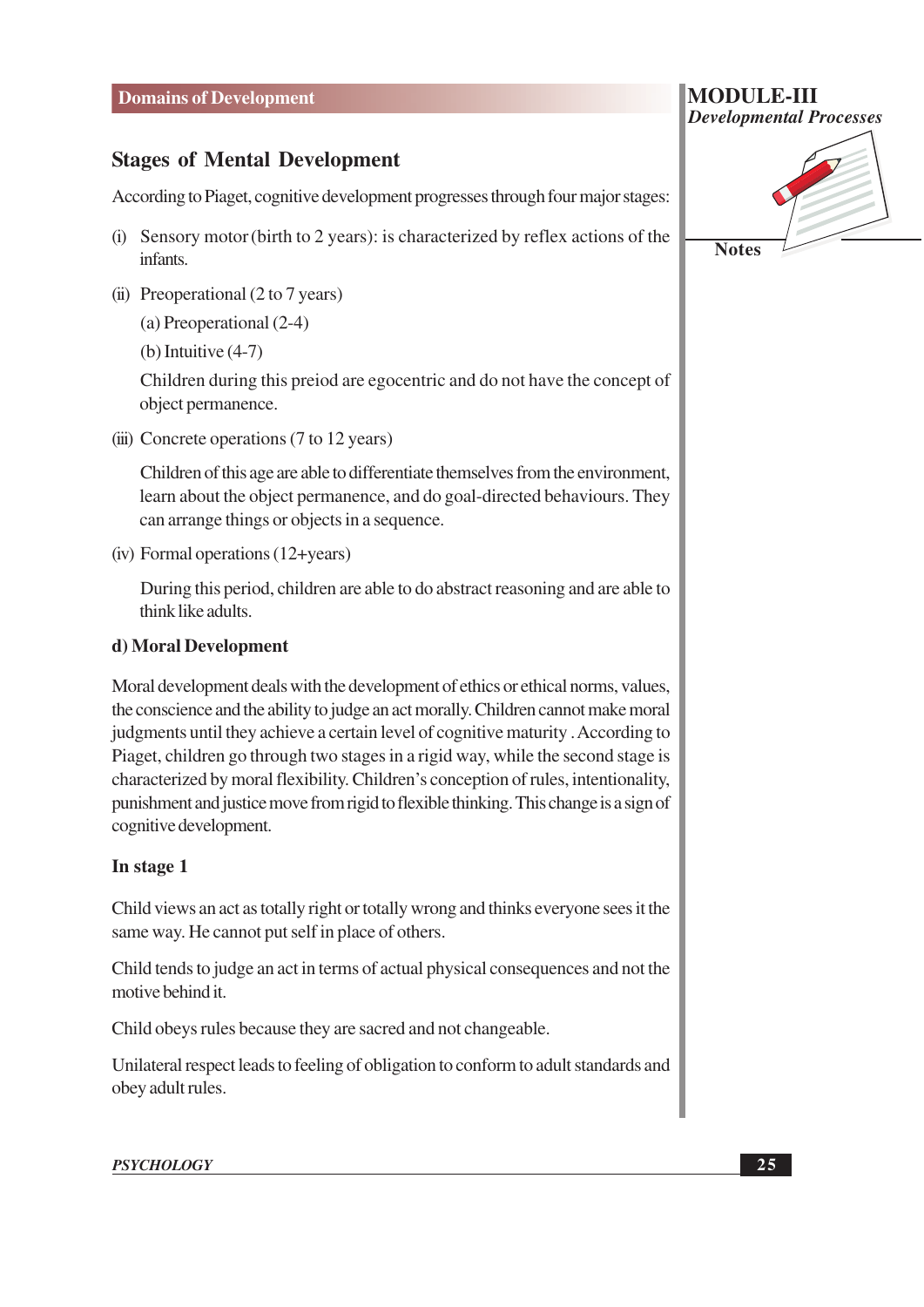

**Notes** 

Child favours severe punishment. He feels that punishment defines the wrongs of an act. An act is bad if it will elicit punishment.

Child confuses moral law with physical law and believes that any physical accident or misfortune that occurs after a misdeed is a punishment willed by God or some other supernatural force.

#### In Stage 2

Child can put self in place of others and see others' point of view.

Child judges act by intentions and not by consequences.

Child realizes that rules are made by people and can be changed. There is mutual respect for authority and peers.

Child favours milder punishment that leads to reform of the victim

Child does not confuse natural misfortune with punishment.

Not until adolescents have attained the Piagetian stage of abstract formal operations can they reach the most highly advanced stages of moral development. People have to be capable of abstract reasoning to understand universal, moral principles.

# **INTEXT QUESTIONS 12.5**

State whether the following statements are true or false.

- Children can not make moral judgments until they achieve a certain level of  $1_{-}$ cognitive maturity. T/F
- 2. In the first stage a child deals with moral concepts in a rigid way, while the second stage is characterized by moral flexibility.
- 3. In Stage1, child views an act as totally right or totally wrong and thinks everyone sees it the same way. T/F
- 4. In Stage 2, child can put self in place of others and see others point of view. T/F

#### e) Language Development

Children learn to understand language before they can speak it. Only a few minutes after birth, infants can determine where sounds are coming from. Neonates can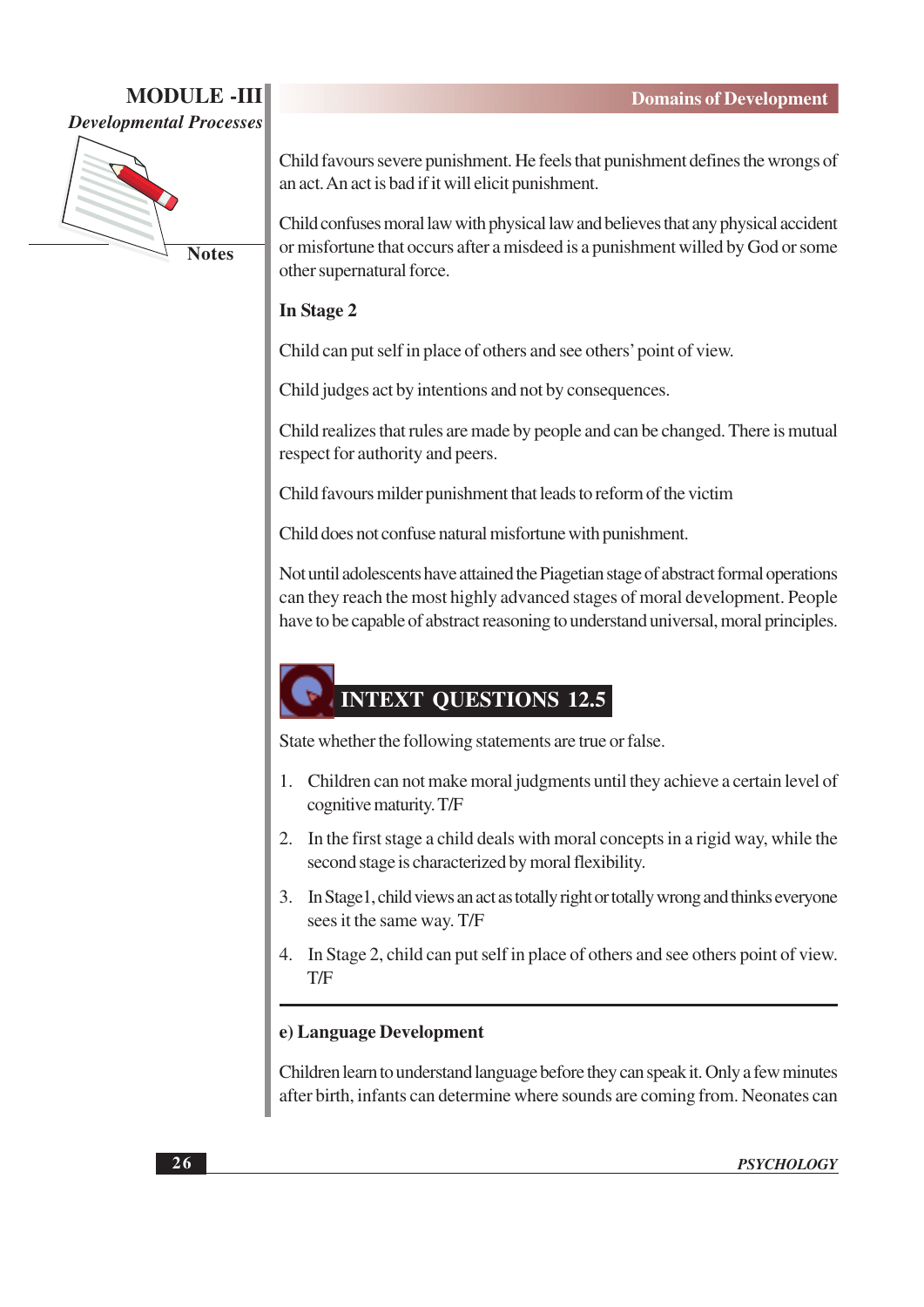also tell the difference between sounds, based on frequency, intensity, duration and tempo.

Towards the end of the first year, babies can distinguish among individual sounds of their language. They can tell the difference between pairs of words that differ only in initial sound (like cat and bat)

Infants follow stages of prelinguistic speech before the first real word which involves sequentially undifferentiated crying, differentiated crying, cooing, babbling, lallation or imperfect imitation, or imitation of the sounds of others, expressive jargon, etc.

However, real communication involves the ability to speak, and, the ability to understand what others say. Thus it entails four major developmental taskscomprehension, pronouncing legibly, building expressive vocabulary and meaningful sentences.

When babies begin to utter meaningful speech, they again go through distinct stages as follows:

- 1. One-word sentence: One-year-old points to and says 'out'. Depending on the situation, he may mean, "I want to go out" or "mom went out".
- 2. Multiword sentence: At about two, he strings two or more words to make a sentence., e.g., 'Me go'. These words are only nouns and verbs. This telegraphic speech contains only words that carry meaning.
- 3. Grammatically correct verbal utterances: Three-year-old have an impressive command of language. They have a vocabulary of some 900 words; they speak in longer sentences that include all parts of speech; and they have a good grasp of grammatical principles. They make little allowance for exceptions to the principles e.g. we goed to the store.

Between 3 and 4 year of age, children use 3-4 "telegraphic" sentences that include only the most essential words. They ask many questions and can give and follow simple commands. Their vocabulary includes about 900 to 1200 words. Between the ages of 4 and 5, children's sentences average four to five words. They can now deal with such prepositions as over, under, in, on, and behind. They use verbs more than nouns, and have a vocabulary of 1500 to 2000 words.

Between ages 5 and 6, children begin to use sentences of six to eight words. They can define simple words, and they know some opposites. They use more conjunctions, prepositions, and articles in everyday speech. Speech is fairly grammatical although they still neglect the rules. Language becomes less egocentric and more socialized, and vocabulary ranges from 2000 to 2500 words.

**Notes** 

**Developmental Processes** 

**MODULE-III**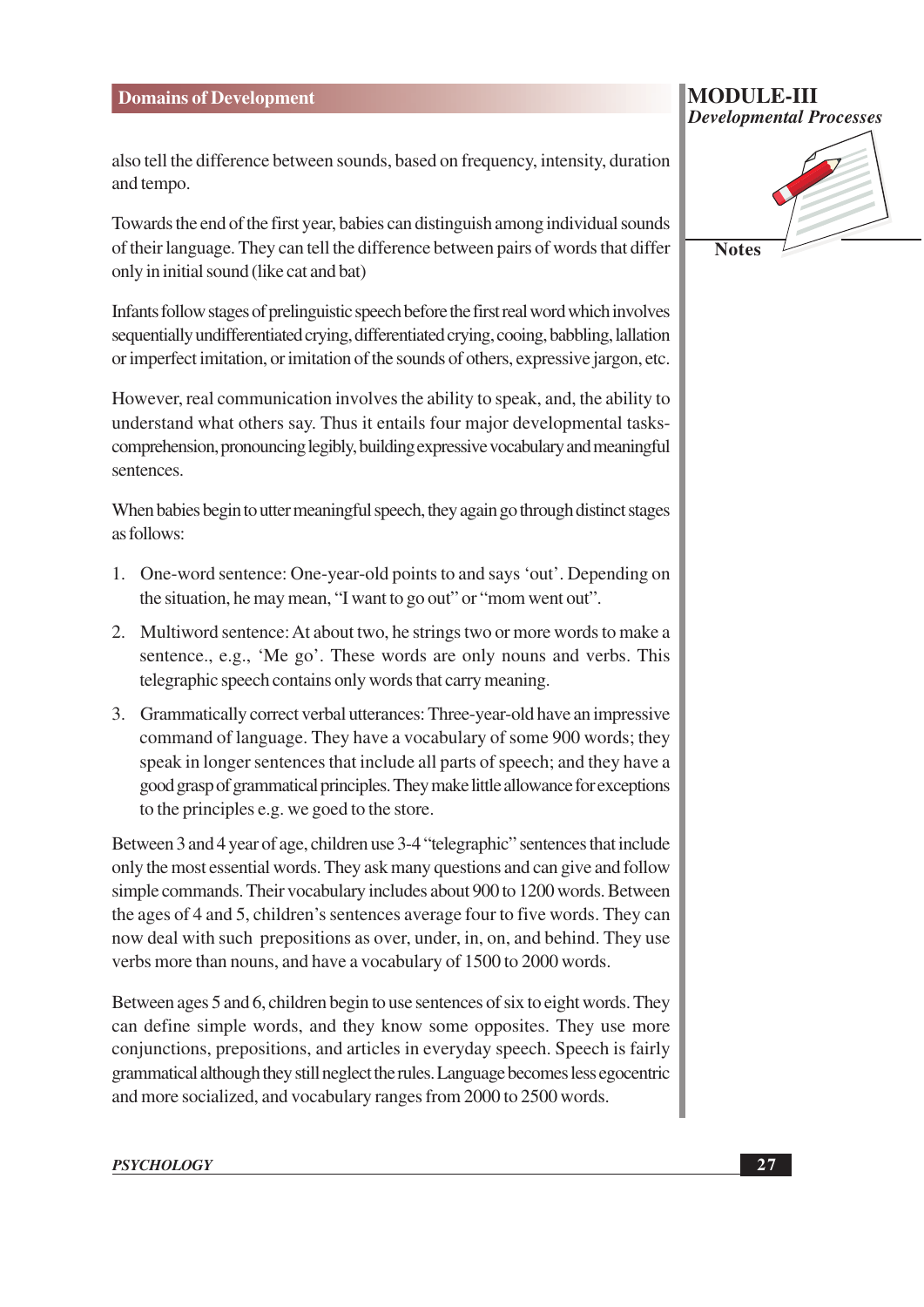

**Notes** 

Between 6 and 7 years of age, children's speech becomes quite sophisticated. They now speak in compound, complex, and grammatically correct sentences. They use all parts of speech and they have a vocabulary of 3000 to 4000 words. Piaget characterized preschool speech as being either egocentric or socialized. Egocentric speech consists of repeating words and syllables for the pleasure of monologue (talking to oneself) and of collective monologue (two or more talkingat each other with no communication). Socialized speech involves two-way communication.

Six-year-olds use complex grammar and a vocabulary of some 2500 words but they still have not mastered syntactic niceties. From the age of 4, children speak in longer sentences and use more complicated grammar. During the early school years, they rarely use passive sentences, or verbs that include the form have, or conditional sentences (if you were to do this, I would do that). They develop increasingly sophisticated understanding of syntax up to and possibly after the age of 9. There is diminishing egocentricism during this stage.

# **INTEXT OUESTIONS 12.6**

State if the following statements are true or false:

- After birth infants cannot determine where sounds are coming from. T/F  $\mathbf{1}$ .
- $\overline{2}$ . Babies utter meaningful speech through distinct stages. T/F
- $\mathfrak{Z}$ . A child can speak sentences at the age of 3 years.
- 4. Between three and four years of age, children use three- to four-word 'telegraphic' sentences.

#### f) Personality Development

Personality development deals with an individual's physique, temperament, traits, abilities, aspirations, interests, etc., which are representative of him and give him a distinct sense of identity.

One of the oldest and most significant theory of personality was given by Freud. According to him, the personality structure has three parts-the id, the ego and the superego. The ego develops when gratification is delayed; it operates on the reality principle and seeks an acceptable way to obtain gratification. The superego or conscience incorporates the morals of society, largely through identification with the parent of the same sex.

The id is present at birth. Infants are egocentric, it is only when gratification is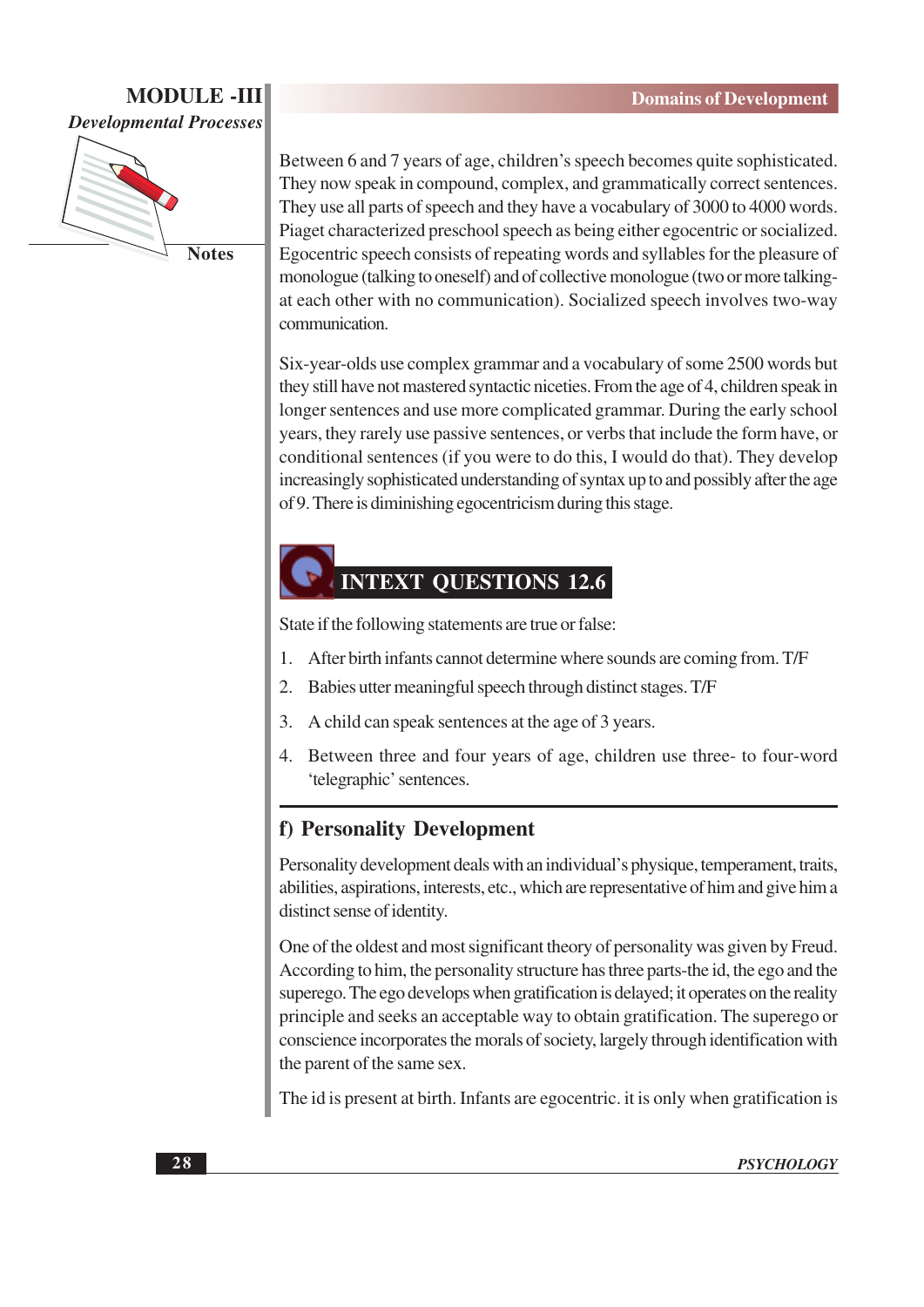delayed and they have to wait for food that they develop their ego and begin to differentiate themselves from the surroundings. Thus the ego develops soon after birth. The superego does not develop until the age of 4 or 5. Freud viewed personality development as the organization and expression of basic sexual energy or libido. In Freudian thought, the human organism goes through several different stages of psychosexual development (oral, anal, phallic, latency and genital). Freud assumed that the events of infancy and early childhood are major determinants of adult personality. He saw the first three stages as particularly significant in their relation to adult behaviour. The experiences during these stages determine adjustment patterns and personality traits of people at adulthood. Individuals may be fixated at a particular stage if their needs are not met or if thy are overindulged. Fixation implies an immature attachment that remains in a neurotic way and interferes with normal development.

In the oral stage (birth to 12-18 months) babies attain most of their gratification from sucking any thing that can go into mouth. During this stage, infants are concerned only with their own gratification. They are all id impulses as they operate on the pleasure principle. If a baby does not feel satisfied at this stage, it may become fixated. The adult personality of such a case may derive a disproportionate amount of satisfaction from the mouth kissing, smoking, nail biting, overeating, or overdrinking or an imperious demand for the loved object or over dependence like babies.

The anal stage (12-18 months to 3 years): Greatest pleasure during this stage comes from moving their bowels and the way toilet training is handled. If there is concern with cleanliness, a person may become obsessively clean or defiantly messy, pedantic, obsessively precise and rigidly tied to schedules and routines. Problems at the anal stage may make people hoard their possessions or may cause them to identify love with the bestowal of material objects.

Phallic stage (early genital stage): According to Freud, the primary zone of psychosexual pleasure changes at about the age of 3 or 4, when interest and pleasure become concentrated in the genital area. Preschoolers are fascinated by anatomical differences between girls and boys and adults and children. According to the theory of the Oedipus complex, a 3 to 6 year-old boy lavishes love and affection on his mother, thus competing with his father for the mother's love and affection. Unconsciously, the little boy wants to take his father's place, but he recognizes his father's power. The child is caught up by conflicting feeling-genuine affection for his father and also hostility, rivalry, and fear. Noticing that little girls are different, he wonders what happened to them, and his guilt over feelings for his mother, make him worry that he will be castrated by his father. Fearful, he represses his sexual strivings toward his mother, stops trying to rival his father, and begins to identify with him. Karen Horney (1924), although broadly in agreement with Freud's

#### **MODULE-III Developmental Processes**

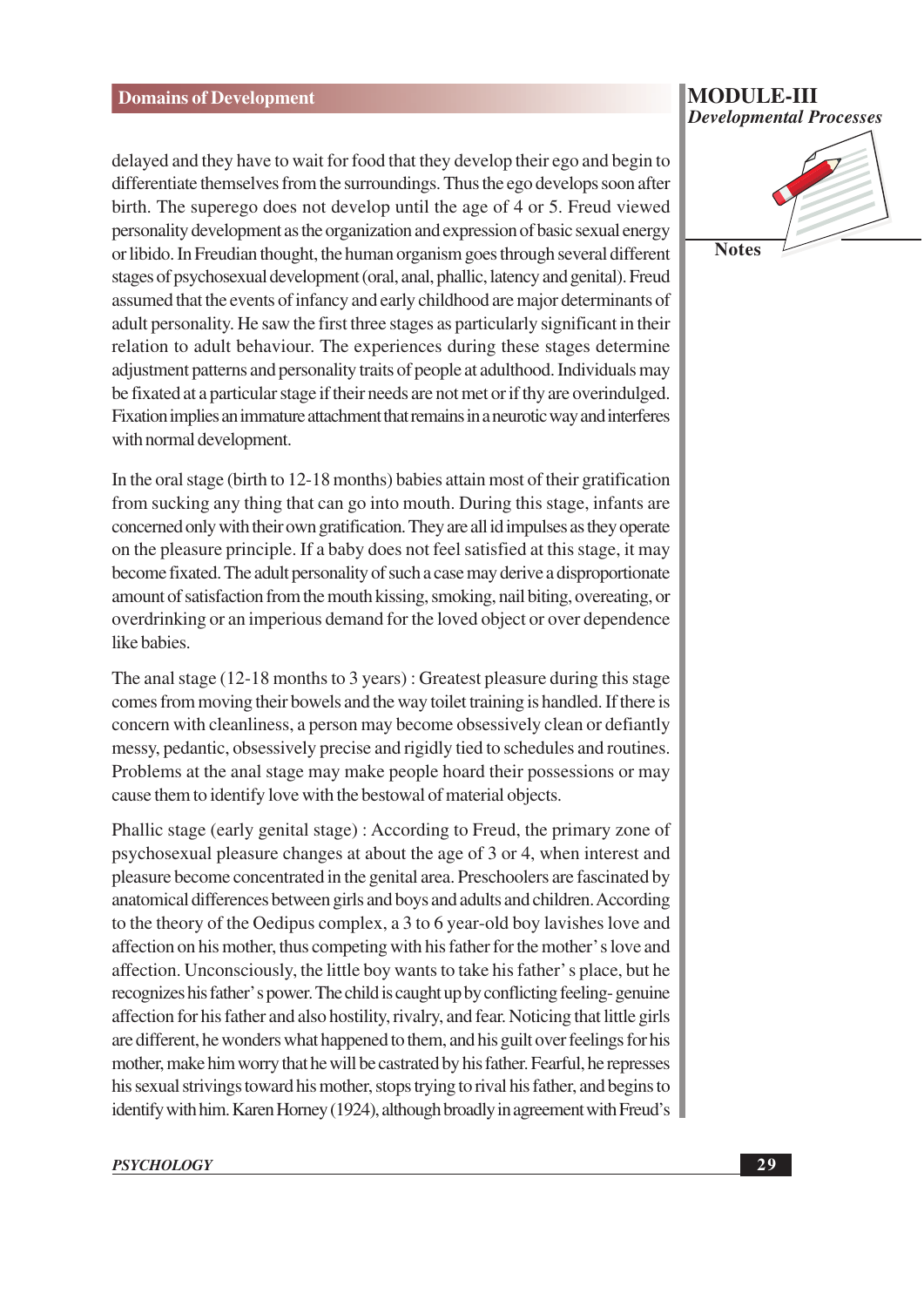

**Notes** 

theory of psycho-sexual development, dismissed the notion that young girls experience penis envy during the phallic stage. Instead she introduced the concept of womb envy, that boys may come to envy those parts of woman's anatomy which they lack. She suggested that young girls desire not the anatomical penis but the social penis - the power and identity that the phallus seems to ensure her male counterpart.

The Electra complex is similar to the Oedipus. A little girl desires her father, fears her mother, represses these feelings, and eventually identifies with the same-sex parent.

#### Development of the superego

By identifying with the parent of the same sex, children actually take the parent's personality into their own. In psychoanalytic terms this is called introjections. They introject their wishes, values and standards. The superego is comparable to conscience. At this stage a child's conscience is rigid.

By middle childhood, youngsters resolve their Oedipal conflicts, accept their sex roles, and can now turn their energies to acquiring facts, skills, and cultural attitudes.

The developing ego or self-concept of the school-aged child is threatened from all sides. To uphold its strength, children may develop defense mechanisms, many of which persist throughout adult life. You can read about some of them in lesson 17

# **INTEXT QUESTIONS 12.7**

#### 1. Fill in the blanks:

- to obtain gratification.
- through identification with the parent of the same sex.
- (c) In ................. stage, their gratification........... from sucking any thing that can go in mouth.
- 
-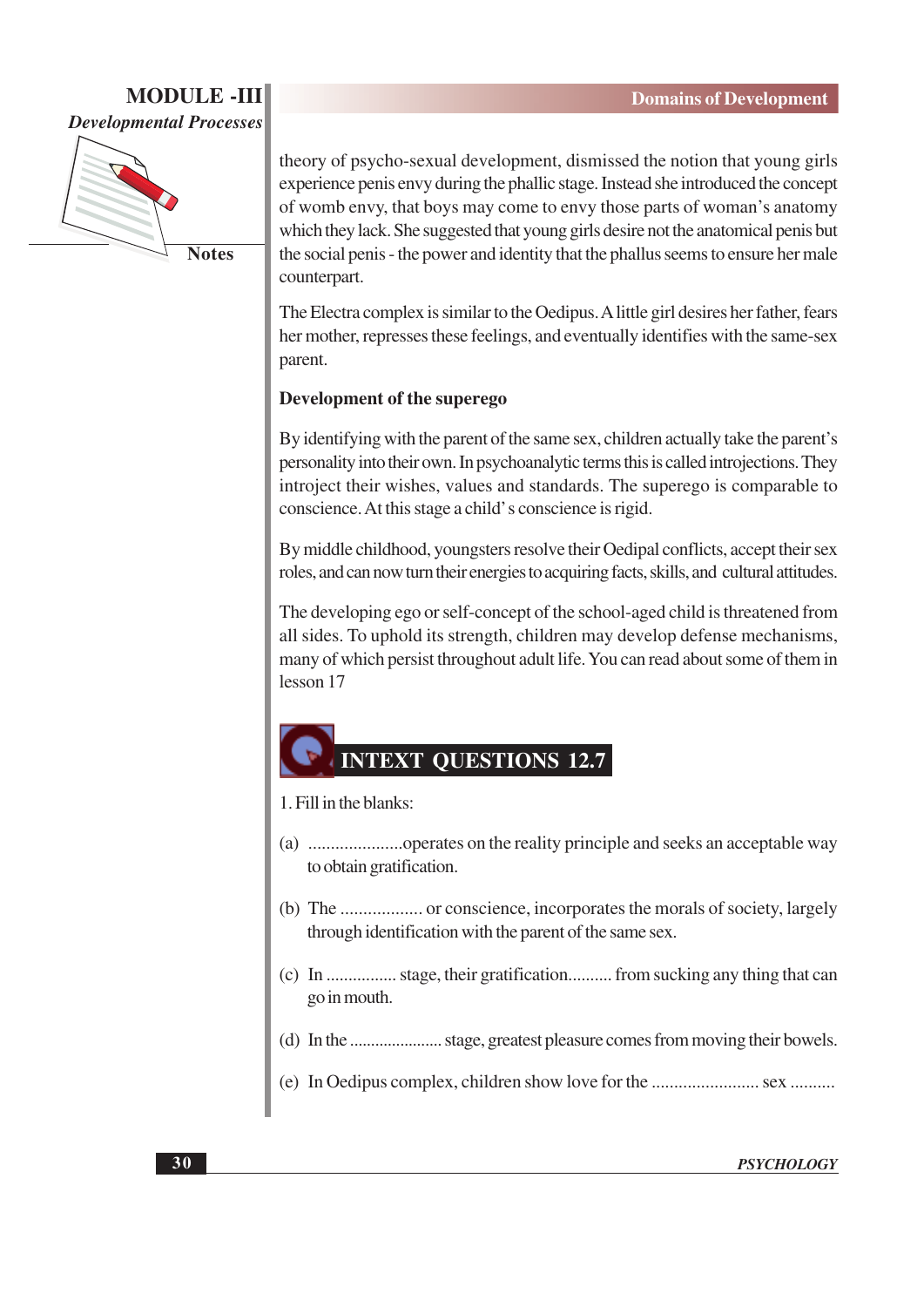- 2. State which of the statements below are true or false:
	- The id is present at birth. T/F  $(a)$
	- The ego develops soon after birth. T/F  $(b)$
	- The superego does not develop until the age of 14 or 15. T/F  $(c)$
	- (d) Personality development is the organization and expression of basic sexual energy or libido. T/F
	- (e) According to Freud, the events of infancy and early childhood have nothing to do with adult personality. T/F

### g) Psychosocial development

Psycho-social development focuses on children's response to the social world. It includes perception of self, others and relationships with others. From 2-6 years, the child learns how to make social contacts and get along with people outside the house. He learns to adapt himself to others and co-operate in group play.

# h) Emotional development

All emotions play an important role in adjustment an individual makes in life. The ability to respond emotionally is present in the newborn infant. The first sign of emotional behaviour is general excitement due to strong stimulation. In 1919 the psychologist claimed that infants are born with three major emotions-love, rage, and fear-which are natural responses to stimuli. After a decade it was suggested that emotional states are generalized in infants and not so specific as psychologists had believed. It is believed now that newborns show only one emotion, an undifferentiated excitement (also termed distress). The general excitement of the newborn becomes differentiated into simple reactions that suggest pleasures and displeasures. Even at the age of one year, the number of emotions has increased and the child shows joy, anger, fear, jealousy, happiness, anxiety, curiosity and envy. The emotions are present at birth and their development is due to maturation and learning.

Babies' emotions differentiate as they grow older, proceeding from general to specific. From the first week of life they cry because of hunger, cold, pain, being undressed, and having their sleep interrupted, when their feedings interrupted, when stimulated in a fussy state, and when left alone. A baby's smile is a basic means of communication that sets in motion a beautiful cycle. At about four months babies start to laugh aloud. They laugh loudly at all sorts things in an excited manner. In the emotional sphere, the adolescent is capable of directing his emotions



**MODULE-III**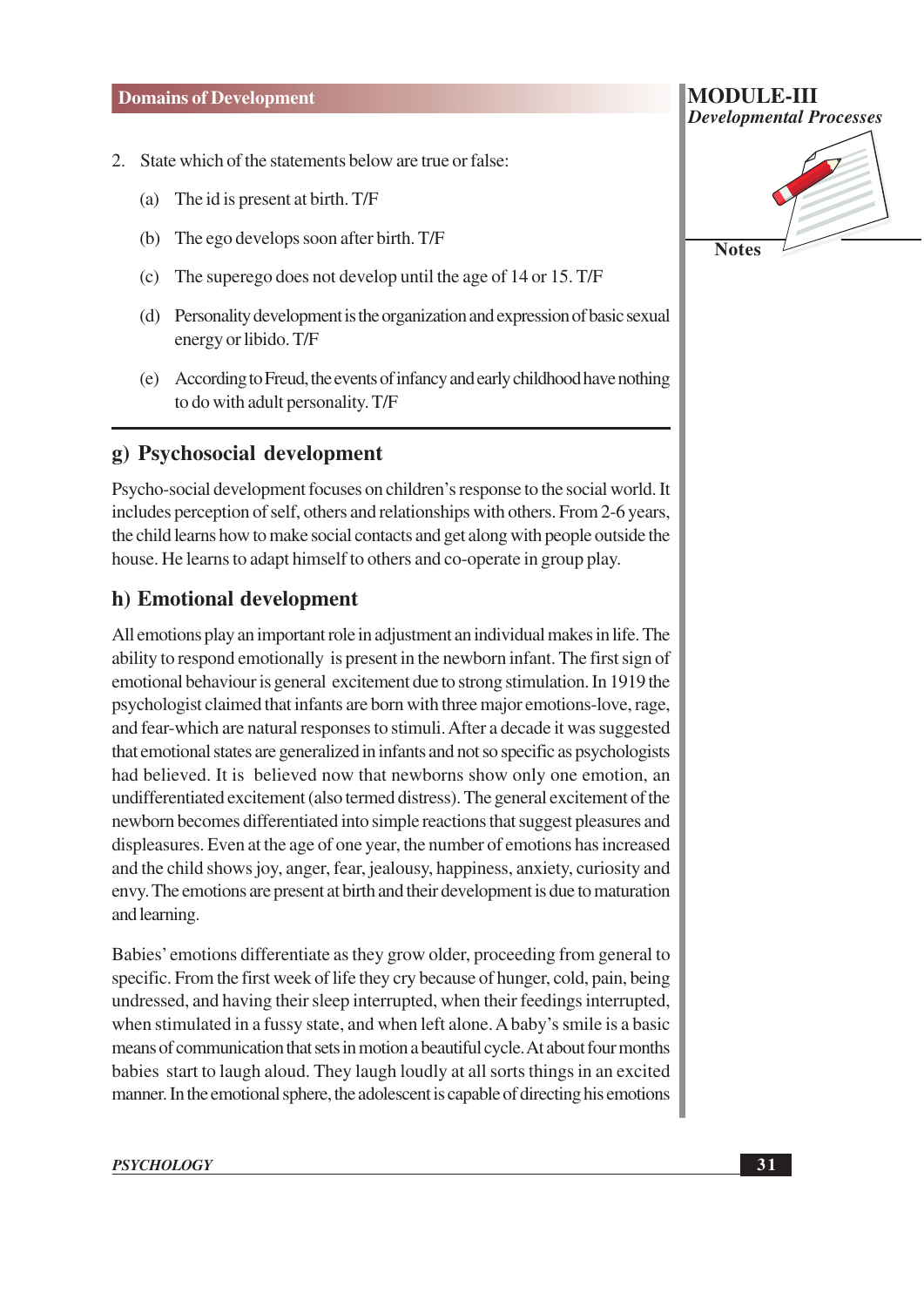

**Notes** 

at abstract ideas and not just toward people. Many adolescents feel under constant scrutiny from everyone and think that others are as admiring or as critical of them as they are of themselves. They are continually constructing, or reacting to an imaginary audience. They spend hours before the mirror imagining how they look in the eyes of others.

# **INTEXT OUESTIONS 12.8**

State whether the following statements are true or false.

- 1. Newborns show only one emotion-an undifferentiated excitement. T/F
- Babies' emotions differentiate as they grow older, proceeding from general to  $2.$ specific. T/F
- 3. In the emotional sphere, the adolescent is capable of directing his emotions at abstract ideas and not just toward people. T/F
- 4. Emotions are present at birth and their development is due to maturation and learning.

# WHAT YOU HAVE LEARNT

Development takes place in various stages of life:-

| (i) Prenatal          |   | before birth  |                     |
|-----------------------|---|---------------|---------------------|
| (ii) Infancy          |   | $0-3$ years.  |                     |
| (iii) Preschool       | - | 3-6 years     |                     |
| (iv) School childhood |   | 6-12 years    |                     |
| (v) Adolescence       |   | $12-20$ years |                     |
| (vi) Adulthood        |   | young adult   | $20-50$ years       |
|                       |   | adult         | $50-65$ years       |
|                       |   | aging adult   | $65 + \text{years}$ |

- Social expectations of a particular age are known as developmental tasks.
- Milestones are ages at which particular skills are acquired.
- Development takes place in different areas ... Characteristics in each .... are as given on pages 45-46.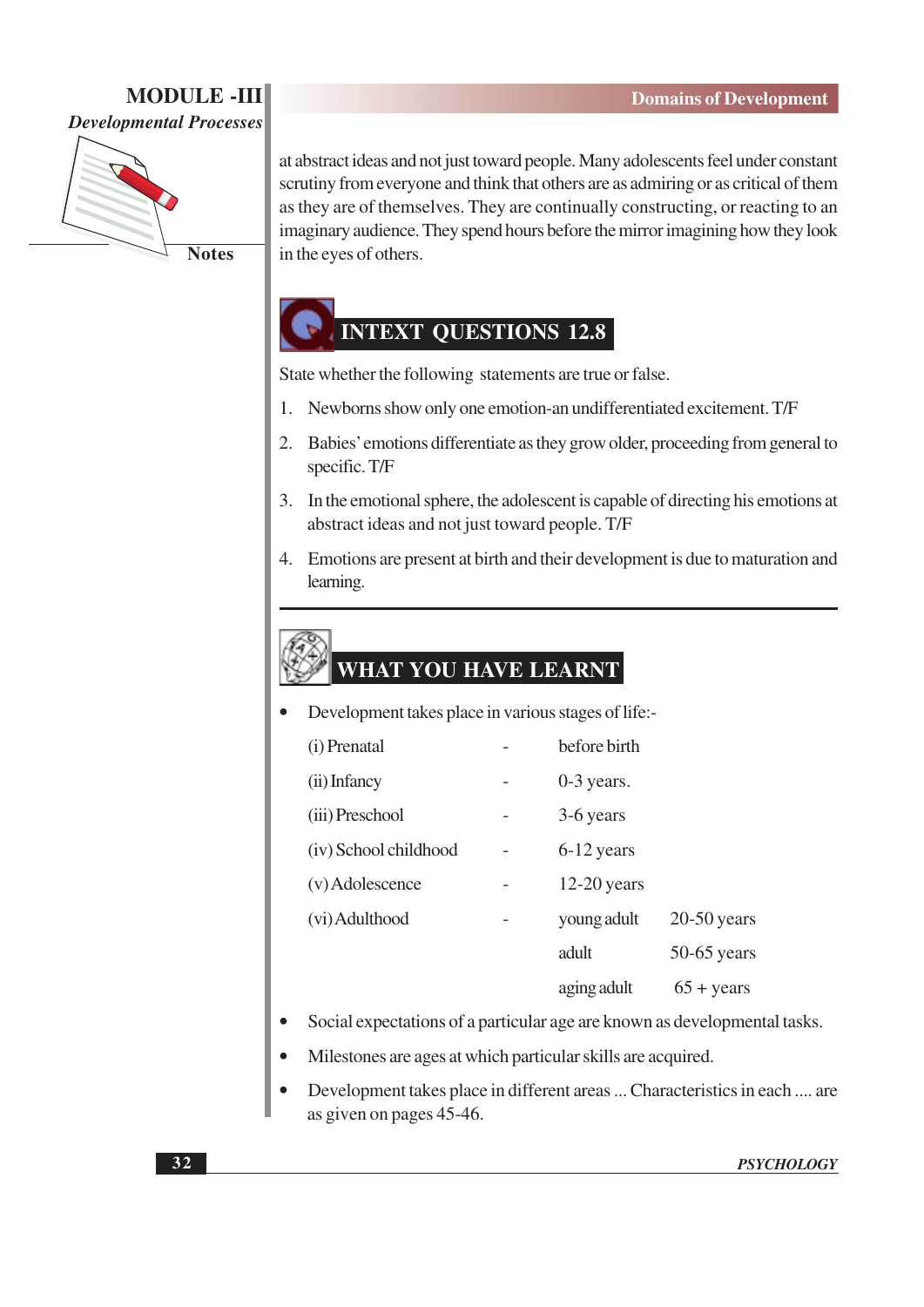

- 1. Discuss various stages of development and the age groups corresponding to these.
- 2. What is a developmental task.?
- 3. What are the main areas of development?
- 4. Discuss the differences in the outlook of infants and pre-school children.
- 5. Write short notes on;
	- a) cognitive development
	- b) moral development
	- c) Personality development



#### $12.1$

- 2. Developmental tasks 1. Stages
- 3. Stage 4. First three years
- 5. 50

#### $12.2$

- 1. a) twice b) three; one-fourth c) fatty tissue,
	- d) physical, motor, mental, language, personality, psychosocial, emotional, moral, vocational
- 2. a)  $F$  $b) F$  $c) T$  $d)$  T 3. a)  $T$  $b) T$  $c) F$  $d)$  T  $12.3$
- 1. Milestones are ages at which particular skills are acquired.

```
2. a) Tb) Fc) Fd) Fe) T12.41. a) Adaptation
                         b) Assimilation
                                               c) Accommodation
d) Assimilation: accommodation
                                               e) Schema
f) Schemata
```

| <b>Notes</b> |  |
|--------------|--|

**MODULE-III** 

**Developmental Processes**